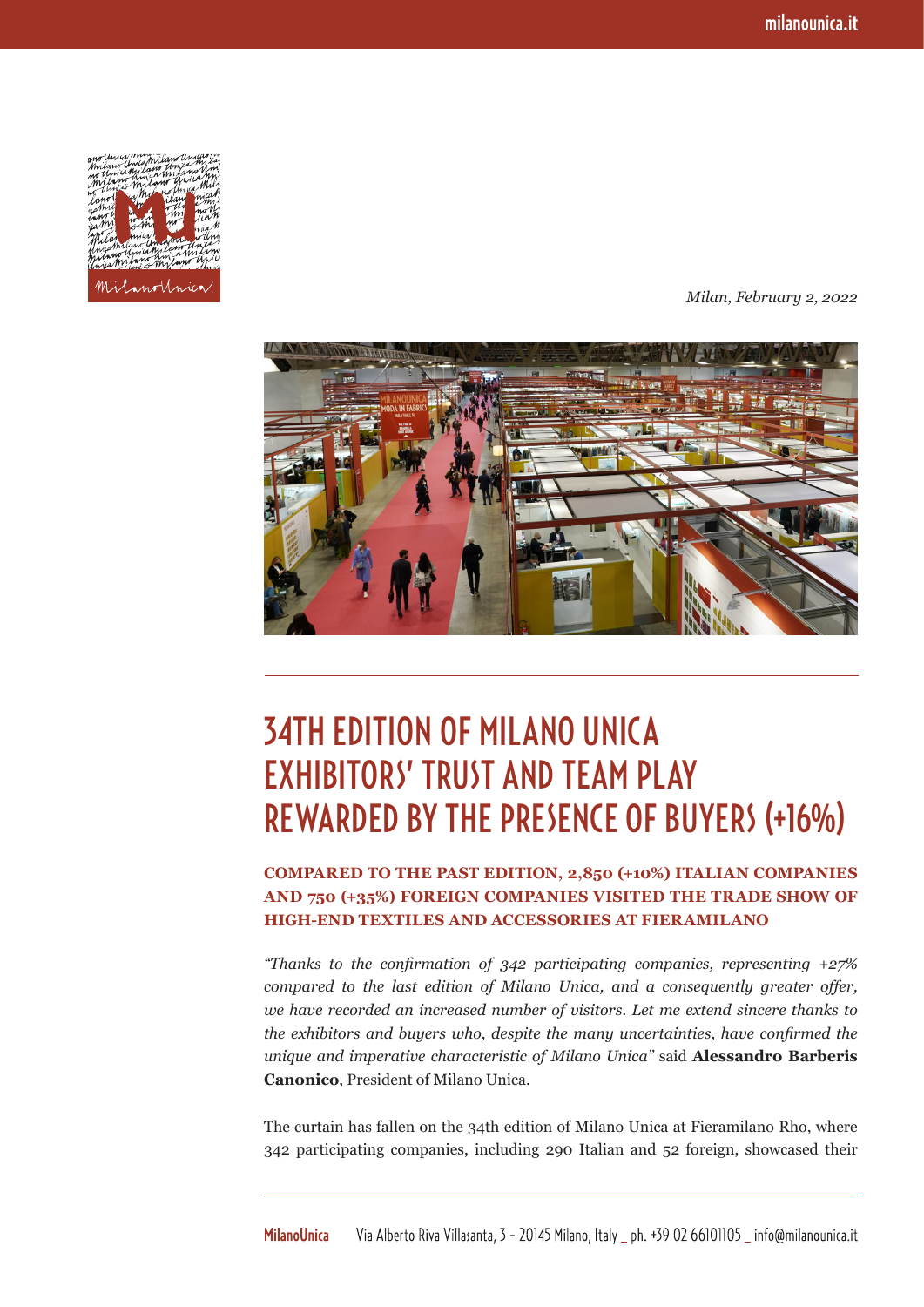

S/S 2023 collections of fabrics and accessories for menswear, womenswear and childrenswear. A total of **3,600** companies **(+16%)** visited the 34th edition of the Trade Show of Italian Textiles and Accessories. Compared to the previous edition, there was a considerable increase in the number of foreign companies **(+35% total)** from **United Kingdom (+195%), the Netherlands (+70%), Poland (+29%), USA (+26.5%) and France (+14%).**

*"The result of the 34th edition is certainly reflected by the increased number of exhibitors, but also by the changed mood in the market. The recovery in consumer spending, the reduced pressure of the pandemic and improved sales have definitely given an injection of confidence both to the increasing number of exhibitors and buyers looking for new stimuli for their collections. We also addressed an important and topical issue, that of technical training in the textile-apparel industry. Today, we are facing a paradox: on the one hand, companies are seeking technical professional profiles, and, on the other, the supply of such industrial experts seems to be insufficient, despite a high unemployment rate. The opinion expressed by Confindustria Moda Education Committee, together with the TAM network, in the person of Paolo Bastianello, was very interesting and, last but not least, the testimony given by Brunello Cucinelli in the Back to School event stimulated, motivated and provided valuable insights to the participating fashion school students,"* - commented **Alessandro Barberis Canonico**, President of Milano Unica.

At the beginning of the traditional opening ceremony, a minute's silence was dedicated to **Nino Cerruti**, the pioneering entrepreneur from Biella who recently passed away. The speech by the President of Milano Unica, **Alessandro Barberis Canonico**, opened the edition, focusing on the issues that the industry is currently facing, namely training and the recruitment of the specialized professional profiles needed to ensure the integrity of the Textile-Fashion supply chain. The speeches by **Carlo Maria Ferro**, President of the Italian Trade Agency ITA, **Cirillo Marcolin**, President of Confindustria Moda, and **Sergio Tamborini**, President of Sistema Moda Italia, provided further insight on the matter. The round table - "Skillful hands to design the future of the supply chain" – moderated by **Giulia Crivelli**, fashion editor of IlSole24ORE, followed with the participation of **Giovanni Brugnoli**, Vice-President of Confindustria with responsibility for Human Capital, **Paolo Bastianello**, President of Confindustria Moda Education Committee, **Roberto Peverelli**, President of TAM Network, **Francesco Ferraris**, President of Sistema Moda Italia Youth Group, and the contributions by two young former students of Textile Apparel Fashion vocational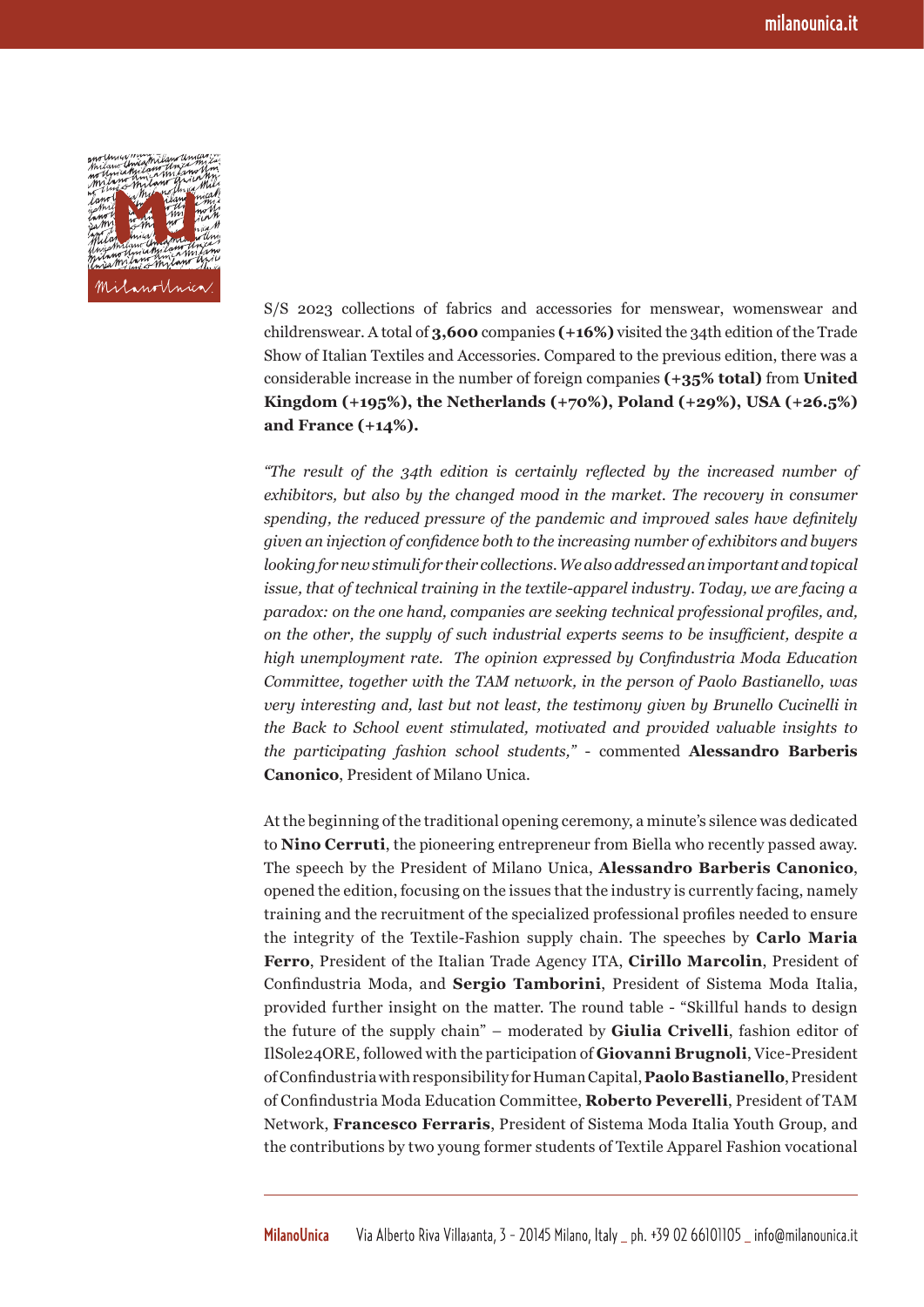

institutes. The round table was concluded by a contribution from the Italian Minister of Education, University and Research, **Patrizio Bianchi**.

All the participants were introduced by the President of **Milano Unica**, who invited them to an informal discussion on the future of the industry and, more generally, of the fashion system. Sustainability, digitalization and greater flexibility are not the only challenges that need to be faced in order to maintain an active and prominent role in global competition: it is also important to develop attractive and gratifying working conditions for the younger generations, thanks also to the contribution of a renewed cultural and educational engagement from the competent institutions.

*"Trade shows are fundamental for the positioning of our companies on foreign markets. This is why I feel to thank the exhibitors and visitors of this edition of Milano Unica and, in particular, the 45 foreign buyers brought here by the Italian Trade Agency ITA. I also hope that the event can contribute to accelerating the recovery of exports in the industry while concurrently structurally strengthening our companies on the ever-changing foreign markets,"* said **Carlo Maria Ferro**, President of the Italian Trade Agency ITA, visiting the trade show today.

"*The real challenge is training youth to acquire adequate skills and competencies that are in line with their characteristics, but also with the entrepreneurial model typical of our country, which is the second largest manufacturer in Europe after Germany. For this reason, orientation is a key topic. We must help youth and their families to discover the work opportunities offered by our companies, grasping and communicating the value, both cultural and social, of factory work, which has changed a great deal compared to the past. Our companies are, in fact, at the forefront in terms of sustainability, digitalization, technology and internationalization, and the new generations are very sensitive to all these themes. Therefore, our industry has all the ingredients and characteristics to be attractive. In this regard, the role played by the ITS vocational schools is essential, where companies actively engage in strategic training that ensures employment after graduation. Industry and training are the perfect combination to promote not only Made in Italy production but also the Made and Educated in Italy value,"* added **Giovanni Brugnoli**, Vice-President of Confindustria with responsibility for Human Capital.

Once again, Milano Unica did not miss the appointment with digital technology, announcing further developments of its marketplace, **e-MilanoUnica Connect**, the